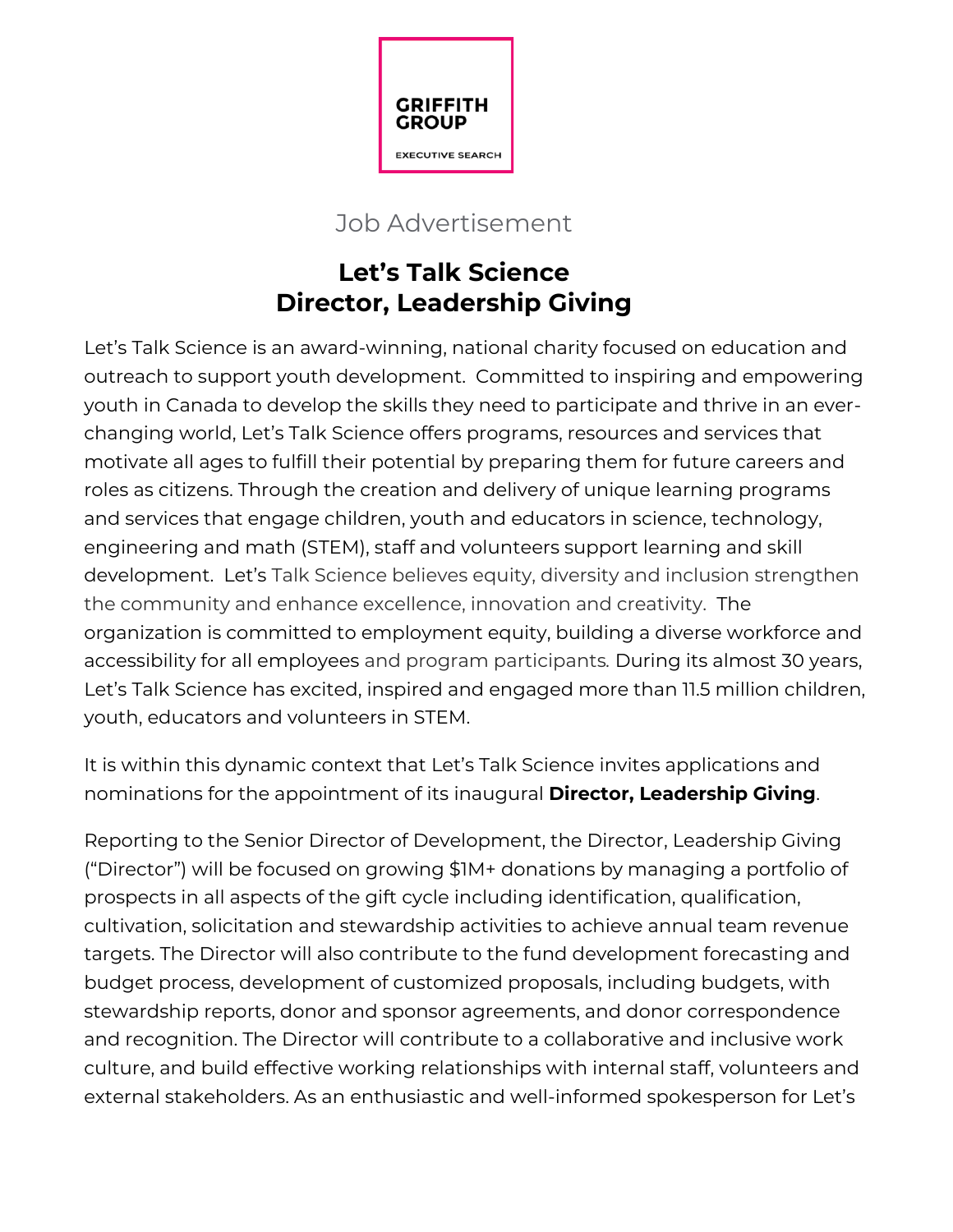Talk Science and its mission, the Director will collaborate with team members on events to raise awareness and support for the organization while ensuring donors are offered strategic opportunities for engagement in Let's Talk Science activities.

As the ideal candidate, you are a professional fundraiser who brings a depth of understanding of strategy and tactics for both philanthropy and sponsorships. You have demonstrated success in securing six and seven figure gifts from individuals, corporate donors, sponsors, and family foundations. You are skilled at working with donors to create legacy commitments, and with matching their interests to an organization's national and regional funding priorities. You possess sophisticated interpersonal skills, and excellent written and oral communications skills. Bilingualism in both of Canada's official languages (English and French) is considered an asset. Candidates must have post-secondary education from a recognized university or college, or an equivalent combination of education and experience in fund development. As Let's Talk Science's inaugural Director, you must have an excellent moral compass, adhere to the highest ethical standards, demonstrate an empathetic disposition, reflect an optimistic and positive attitude, and be sensitive to the privacy needs of donors, teams and program participants.

To apply or explore this exceptional leadership opportunity with Let's Talk Science, please submit a curriculum vitae along with a cover letter in confidence to **Jane Griffith** [\(jane@griffithgroup.ca\)](mailto:jane@griffithgroup.ca) and **Denny Young** [\(denny@griffithgroup.ca\)](mailto:denny@griffithgroup.ca), or visit [https://griffithgroup.ca/director-leadership-giving-lets-talk-science/.](https://griffithgroup.ca/director-leadership-giving-lets-talk-science/)

**Location and Work Activity:** Let's Talk Science staff work remotely and in one of three offices, and as such, we welcome applications from candidates across Canada. The organization will provide support for the set-up and connectivity of your office. The position requires work outside of regular hours and a willingness to travel to meetings on occasion.

**COVID Policy:** Let's Talk Science has a mandatory COVID-19 vaccination policy in place. Therefore, it is expected that the successful candidate will produce confirmation of vaccination or proof of a valid human rights exemption.

*Equity Statement: Let's Talk Science is committed to implementing the Calls to Action framed by the Truth and Reconciliation Commission. We acknowledge the shared lands we live and work on across Canada and that our national office is*